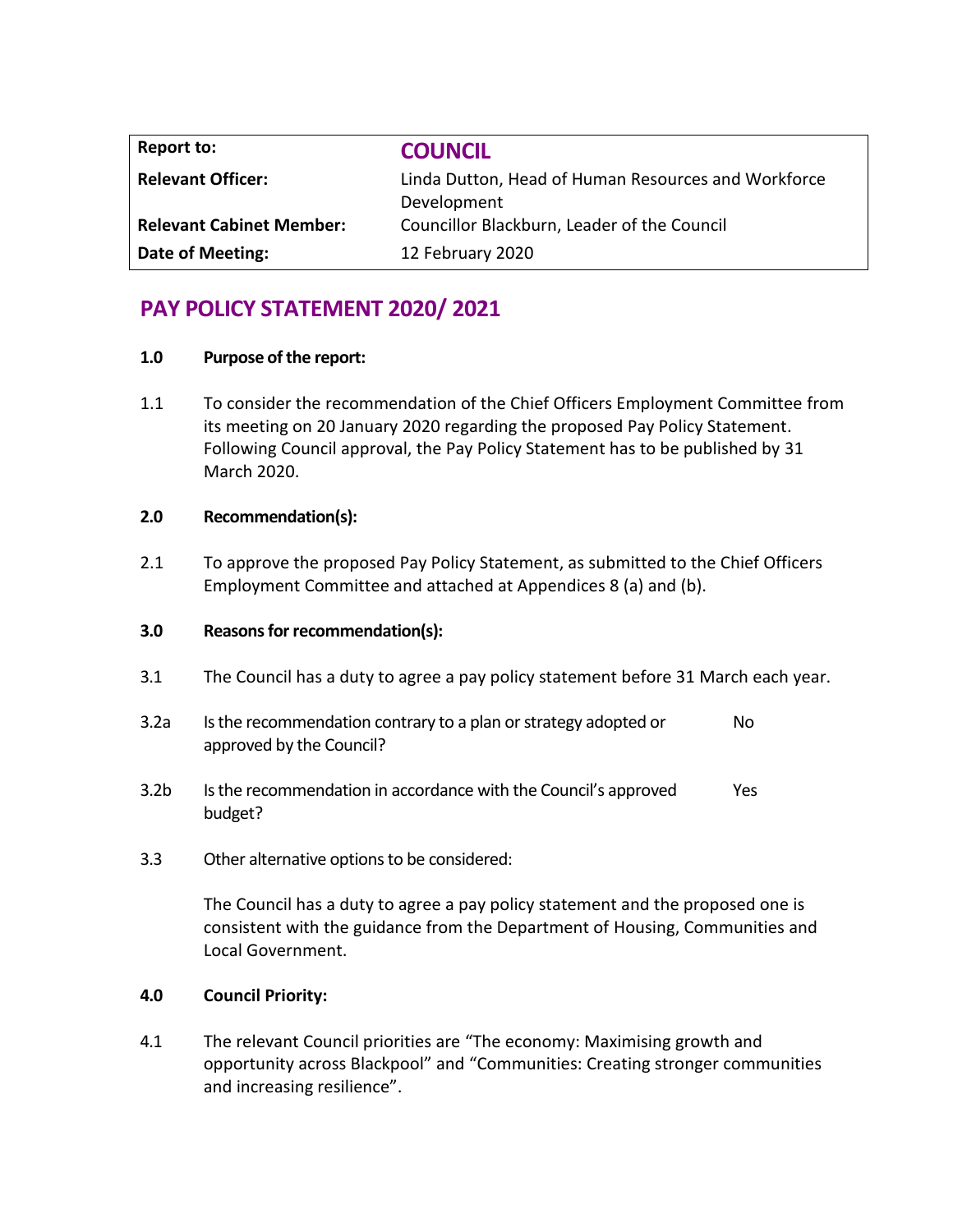### **5.0 Background Information**

- 5.1 The Council is required to produce a pay policy statement, which must be in place for the year 2020/ 2021 and have received full Council approval before the start of that financial year.
- 5.2 The statement must set out the Council's policy on:
	- i. Chief Officer Remuneration (at recruitment, salary, bonus, performance related pay, charges, fees, allowances, benefits in kind, enhancement to pension at termination).
	- ii. Remuneration of its lowest paid employees (elements as above), the definition used for this group and the reason for adopting that definition.
	- iii. The relationship between chief officer remuneration and that of other staff. This however is a minimum requirement and Councils can do more if they so wish.
- 5.3 The guidance from the Ministry of Housing, Communities and Local Government has added that they expect the policy statement to cover:
	- i. The opportunity for full Council to vote on senior remuneration packages with a value over £100,000 prior to an offer of appointment being made.
	- ii. Policies should explain the planned relationship between Chief Officer remuneration and that of other staff and the ratio between the highest paid and median salary that the authority aims to achieve and maintain.
	- iii. The value of the system of earn back pay with an element of their basic pay at risk each year to be earned back through meeting pre-agreed objectives.
	- iv. Any decision that the Authority takes in relation to the award of severance to an individual Chief Officer.
	- v. An explicit statement on whether or not they permit an individual to be in receipt of a pension in addition to receiving a salary.
	- vi. Policies to deal with those who may have returned to the authority under a contract of service of any type having already received a severance or redundancy payment.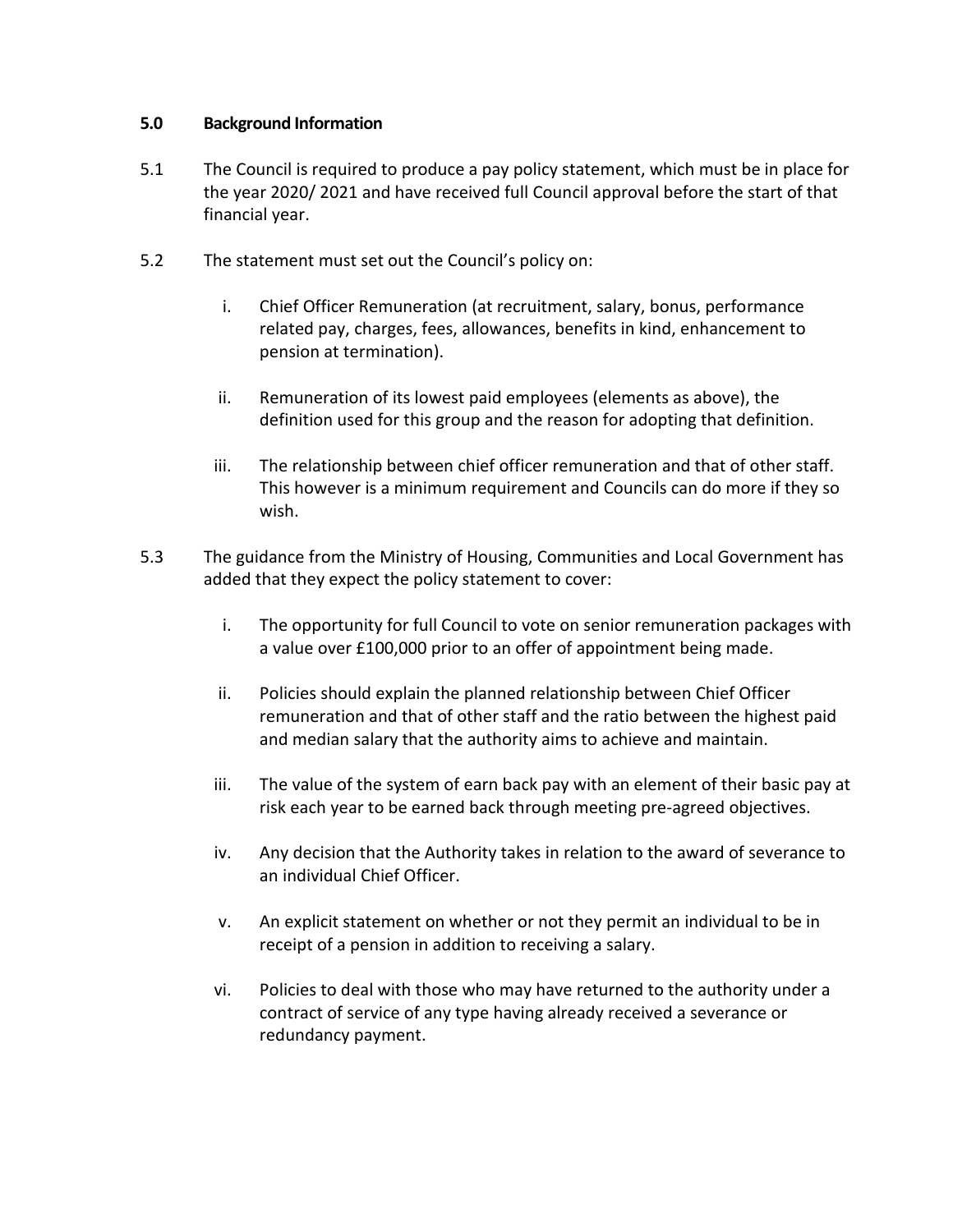- 5.4 In addition to this guidance, it should be noted that the recommended practice for Local Authorities on data transparency states that the Council should disclose publicly:
	- i. Employees salaries (that earn £50,000 and above). This includes disclosing their names, details of their remuneration, a list of responsibilities, for example, the services and functions they are responsible for, budget held and number of staff.
	- ii. An organisation chart.
	- iii. The pay multiple, which is the ratio between the highest paid salary and the median average salary of the whole authority's workforce.
- 5.5 The Government has proposed to establish a £95,000 cap on the total value of exit payments made to an individual in relation to their exit from public sector employment. Confirmation as to how this will be applied/ implemented is still awaited and has therefore not been included in this Pay Policy.
- 5.6 The Equality Act 2010 Specific Duties and Public Authorities) Regulations 2017 (the Regulations) implemented the mandatory gender pay gap reporting requirement for public sector employers with 250 or more employees. The duty to report commenced in April 2018 and the information is therefore contained within this Pay Policy statement.
- 5.7 The Chief Officers Employment Committee noted that based on a snap shot as at 31 March 2019 a mean pay gap of -0.94% and a median pay gap of -6.69% had been identified, which confirmed that as had been the case in previous years on average female employees of Blackpool Council were paid more than their male counterpart. Nationally, on average male employees were paid 8.9% more. The quartile pay band data presented in the report confirmed that this was very similar in each quartile, reflecting a workforce where males and females were employed in the same proportion throughout all levels of the workforce. Whilst it was acknowledged that those figures were relatively favourable, the Council remained committed to the principle of gender pay equality and would continue to monitor performance and promote initiatives such as family friendly policies, learning and development, leadership and recruitment and retention.

Does the information submitted include any exempt information? No

# **List of Appendices:**

Appendix 8(a) - Proposed Pay Policy Statement. Appendix 8(b) – Gender Pay Gap Report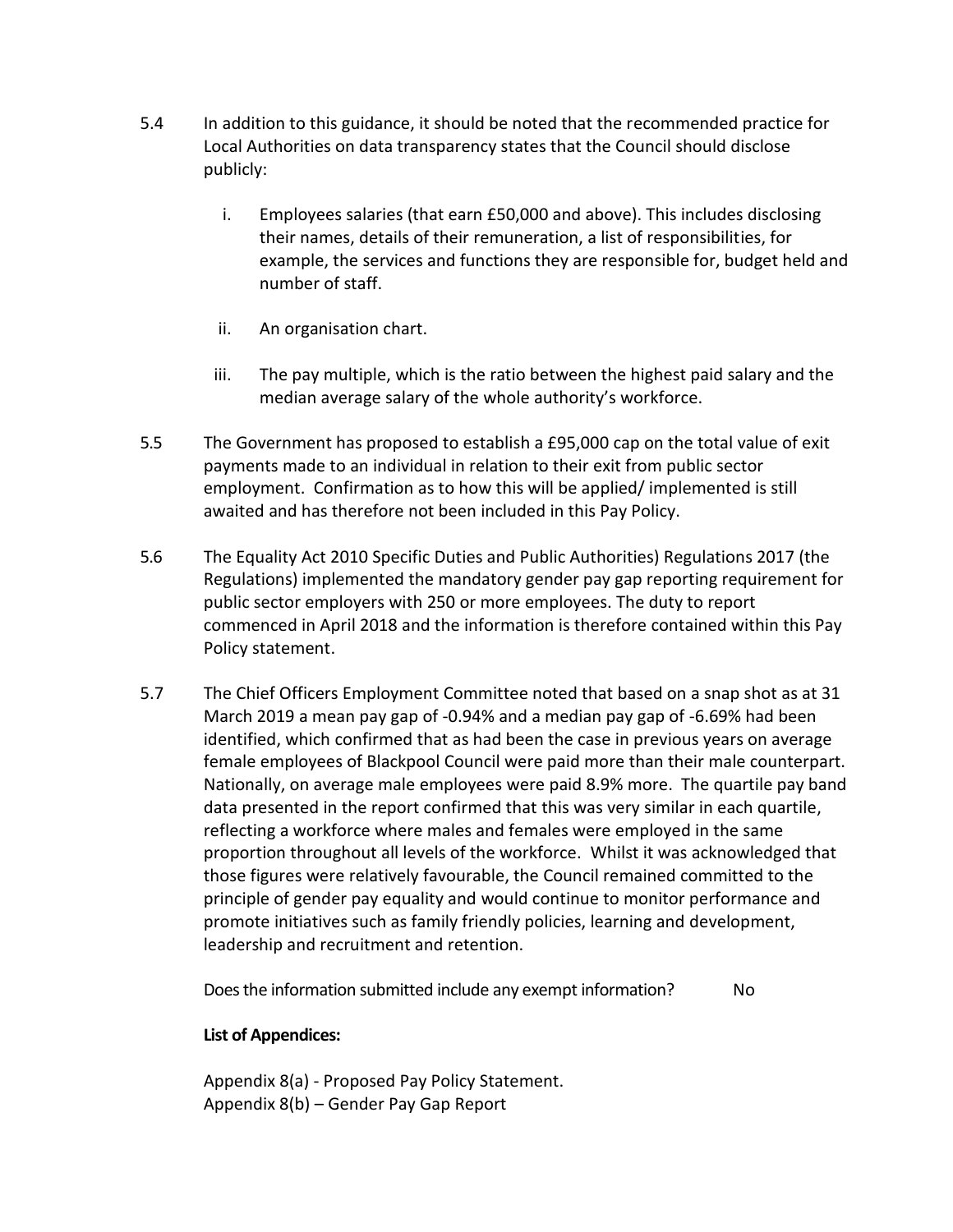### **6.0 Legal considerations:**

6.1 All legal duties concerned with this matter have been included in the Statement.

# **7.0 Human Resources considerations:**

7.1 The Council's Pay Policy statement would cover Chief Officer Remuneration in various forms and also its relationship with that of other staff.

# **8.0 Equalities considerations:**

8.1 The Council's pay review process introduced two robust job evaluation schemes, which are designed to ensure fairness and equity in pay. These schemes and the desire to ensure fairness and transparency around pay form the basis of the Council's Pay Policy Statement. The Council complies with the recommended practice for Local Authorities on data transparency already.

# **9.0 Financial considerations:**

9.1 No changes to the Council's financial arrangements have been made as a result of the introduction of this statement.

### **10.0 Risk management considerations:**

10.1 The most significant risks around pay relate to the increased costs of employment and balancing the need to pay an appropriate salary that will mean that the roles the Council needs to fill to discharge its duties as a Local Authority can be filled by skilled, appropriately qualified staff. To mitigate against the first risk the Council ensures that its budgets are managed effectively and to deal with the second risk, there is a policy to deal with market supplements if they can be objectively justified.

### **11.0 Ethical considerations:**

11.1 The Council's values of accountability are important in this report in that the Council is stating its pay rationale.

### **12.0 Internal/ External Consultation undertaken:**

12.1 Consultation has previously taken place with Trade Union Representatives on the policies referred to in the pay policy statement. Any new areas, which could be added to the statement, will be discussed with the Trade Union representatives.